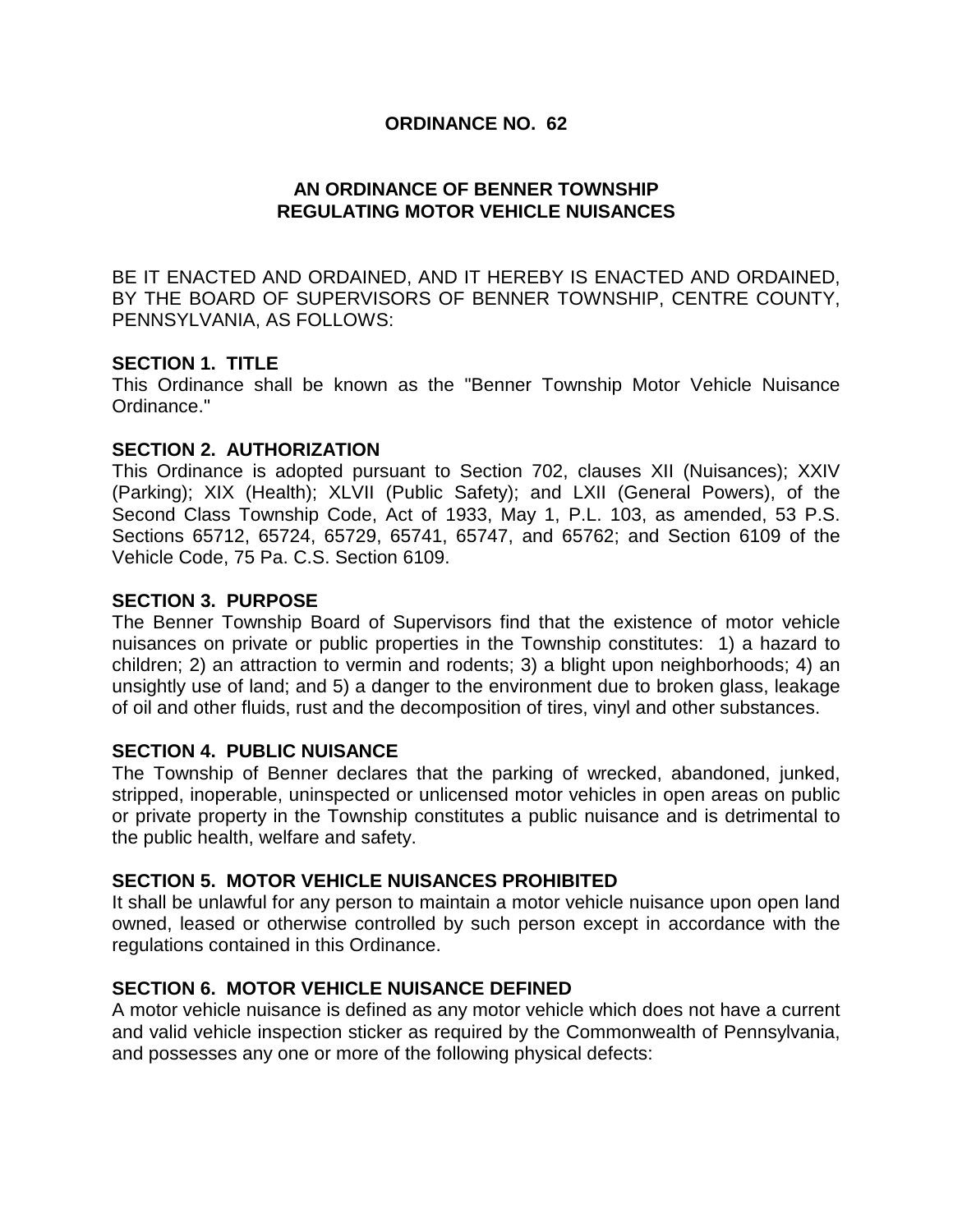## **6.1 Physical Defects**

- a. any motor vehicle which is unable to move under its own power;
- b. any motor vehicle which cannot be safely operated upon a street because of lack or failure of steering control, brakes, lights or other controls or equipment necessary for operating a vehicle safely on the streets;
- c. one or more flat or open tires or tubes which could permit vermin harborage;
- d. missing doors, windows, hood, trunk or other body parts which could permit animal harborage;
- e. missing tires resulting in unsafe suspension of the motor vehicle;
- f. upholstery which is torn or open which could permit animal and/or vermin harborage;
- g. broken windshields, mirrors or other glass, with sharp edges;
- h. broken head-lamps or tail-lamps with sharp edges;
- i. broken grill with protruding edges;
- j. broken vehicle frame suspended from the ground in an unstable manner;
- k. disassembled chassis parts apart from the motor vehicle stored in a disorderly fashion or lose in or on the vehicle;
- l. protruding sharp objects from the chassis;
- m. any body parts with sharp edges including holes resulting from rust;
- n. leaking or damaged oil pan or gas tank which could cause fire or explosion;
- o. exposed battery containing acid;
- p. inoperable locking mechanism for doors or trunk;
- q. open or damaged floor boards including trunk and fire-wall;
- r. damaged bumpers pulled away from the perimeter of vehicle;
- s. loose or damaged metal trim and clips;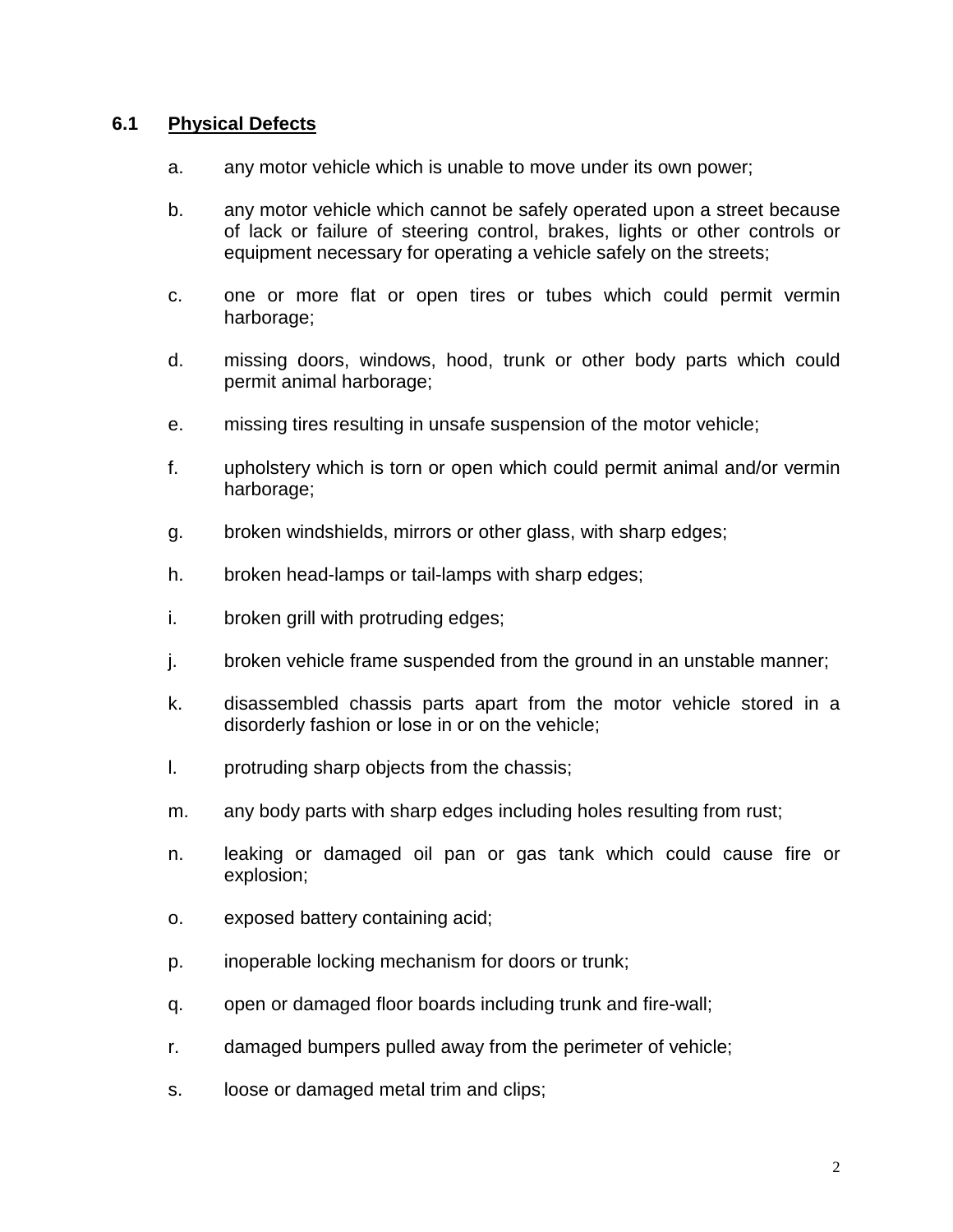- t. suspended or unstable supports;
- u. such other defects which could threaten the health, safety and welfare of the residents of the municipality.

# **SECTION 7. PROHIBITION OF UNENCLOSED STORAGE OF MOTOR VEHICLE NUISANCES**

It shall be unlawful for any person or landowner to park, place, maintain, allow, suffer or permit the unenclosed storage of motor vehicle nuisances on any lot or plot of land in Benner Township. Motor vehicle nuisances, as defined in Section 6 above, may be stored in enclosed areas subject to the following regulations:

- a. No more than two (2) motor vehicles which constitute nuisances may be stored upon any single lot or plot of land in the municipality.
- b. Motor vehicle nuisances shall be stored inside, within a garage or other enclosed building; or, outside, within an area completely surrounded by an opaque fence or wall at least 6 feet high.
- c. Motor vehicle nuisances may also be stored outside in an area surrounded by a chain link fence at least 6 feet high, provided such fence is effectively screened by sight obscuring shrubbery to the height of the fence.
- d. All gates, doors or entrances to the areas, garage or enclosed structures in which motor vehicle nuisances are stored shall be locked at all times when unattended.
- e. All gasoline, oil, transmission fluid, steering fluid, and other flammable liquids shall be removed from motor vehicle nuisances prior to storage.
- f. Motor vehicle nuisances shall be kept free of vermin or rodent infestation at all times.

# **SECTION 8. EXCLUSIONS**

The provisions of this Ordinance shall not apply to:

- a. Storage of three or more motor vehicles which constitute motor vehicle nuisances shall be considered a junk yard subject to such regulations as the municipality has adopted or shall adopt licensing and regulating junk yards; or
- b. Vehicle service stations or vehicle repair garages operating in conformity with the Zoning Ordinance of Benner Township; or
- c. Abandonment and stripping of vehicles, which are regulated by Section 3712 of the Vehicle Code, 75 Pa. C.S. Section 3712;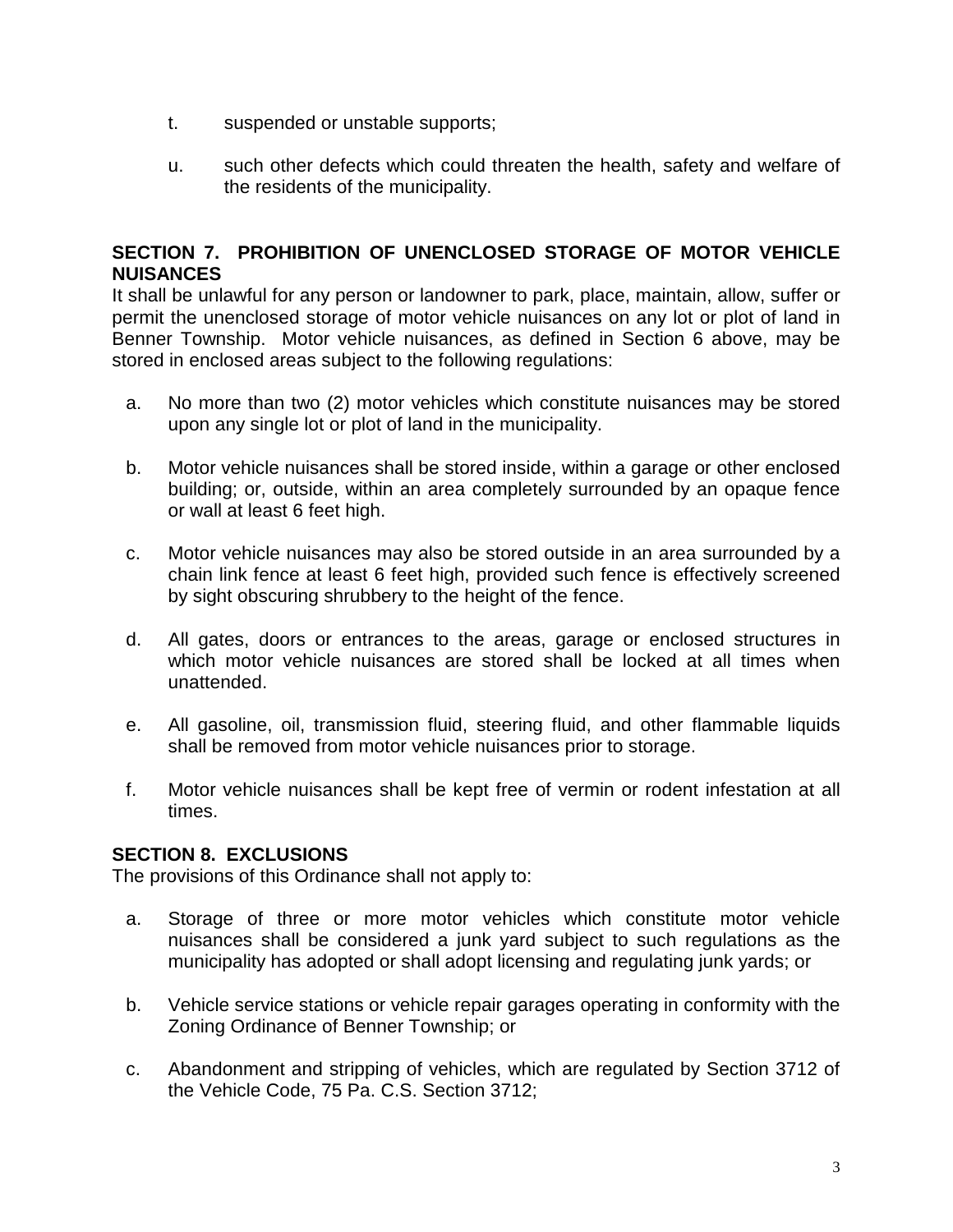- d. Farm truck, as defined in Section 102 of the Vehicle Code, 75 Pa. C.S. Section 102; or
- e. Implement of Husbandry, as defined in Section 102 of the Vehicle Code, 75 Pa. C.S. Section 102; or
- f. Farm equipment, as defined in Section 102 of the Vehicle Code, 75 Pa. C.S. Section 102.

### **SECTION 9. DEFINITIONS**

As used in this Ordinance, the following terms shall have the meaning indicated, unless a different meaning clearly appears from the context:

MOTOR VEHICLE -- Any type of mechanical device which is propelled by a motor, and in which persons or property may be transported upon the public streets or highways.

NUISANCE -- Any condition, structure or improvement which constitutes a danger or potential danger to the health, welfare and safety of residents of the municipality.

MUNICIPALITY -- Township of Benner.

PERSON -- A natural person or a firm, partnership, association, corporation or other legal entity.

#### **SECTION 10. INSPECTION OF PREMISES**

The Code Enforcement Officer of the municipality is authorized and empowered to go upon and inspect private or public property on which motor vehicles are stored or maintained to determine if there is compliance with this Ordinance.

#### **SECTION 11. NOTICE OF VIOLATION**

If the Code Enforcement Officer of the municipality determines that a motor vehicle nuisance exists contrary to the provision of this Ordinance, said Code Enforcement Officer shall issue a written notice to be served by personal service, registered or certified mail, upon the owner, lessee or person in charge of the premises, or if the whereabouts of the owner, lessee or person in charge is unknown, by posting the notice conspicuously upon the offending premises.

### **SECTION 12. CONTENT OF NOTICE**

The notice specified in Section 11 above shall:

a. Identify the owner, lessee or person in charge of the property on which the motor vehicle nuisance exists.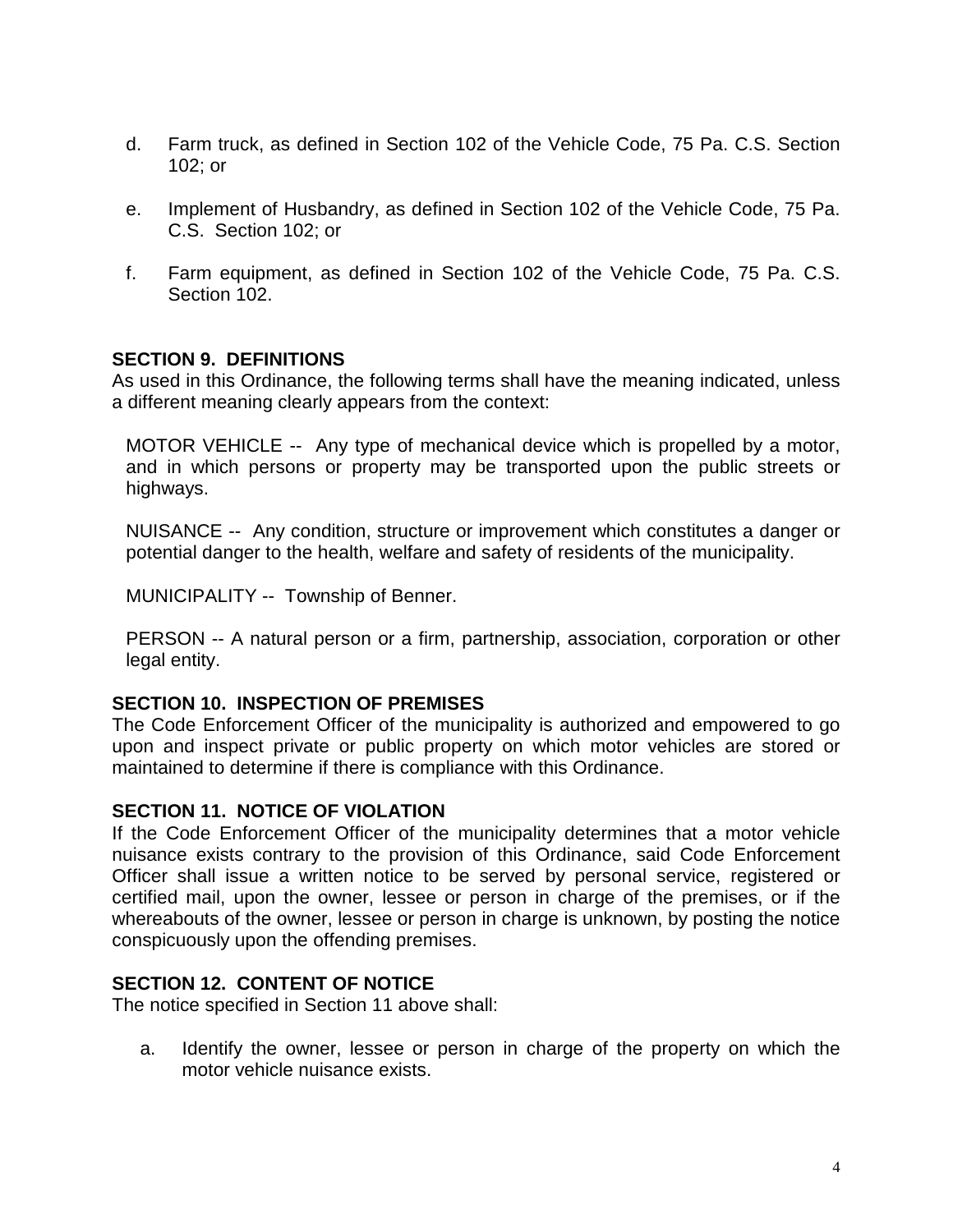- b. Describe the condition constituting a violation of this Ordinance.
- c. State a time period within which the condition or violation is to be corrected.

## **SECTION 13. CODE ENFORCEMENT OFFICER**

The Code Enforcement Officer of Benner Township is designated as a law enforcement officer as defined in Pa. R. Crim Proc. No. 3(l) for the purpose of issuing citations and enforcing this Ordinance.

### **SECTION 14. VIOLATIONS**

It shall be a violation of this Ordinance to fail to remove any motor vehicle nuisance within the time stated in the notice provided in Section 11 and 12 of this Ordinance.

### **SECTION 15. PENALTIES**

Any person who shall violate any of the provisions of this Ordinance shall, upon conviction thereof, of a summary offense, be sentenced to pay a fine of not more than \$600.00. Each day that a violation of this Ordinance continues shall constitute a separate offense.

## **SECTION 16. ABATEMENT OF NUISANCES**

If the owner, lessee or person in charge of the land upon which a motor vehicle nuisance exists in violation of this Ordinance fails to comply with the notice provided by Sections 11 and 12 above within the time limit stated, the municipality may remove or abate the nuisance and collect the costs of said removal or abatement together with a penalty of fifteen (15%) percent of the cost of said removal or abatement. Said penalty may be collected in summary proceedings or by action or assumpsit or in the manner provided for collection of municipal claims.

### **SECTION 17. COURT PROCEEDINGS**

The Code Enforcement Officer of the municipality may institute proceedings in courts of law or equity to abate motor vehicle nuisances or violations or the Ordinances.

### **SECTION 18. REMEDIES NOT MUTUALLY EXCLUSIVE**

The remedies provided herein for the enforcement of this Ordinance, or any remedy provided by law, shall not be deemed mutually exclusive; rather, all remedies may be employed simultaneously or consecutively.

#### **SECTION 19. REPEALER**

All Ordinances or parts of Ordinances which are inconsistent herewith are hereby repealed. The following ordinance is specifically repealed:

Ordinance No. 14 -- "An Ordinance of the Township of Benner Prohibiting the Maintenance of a Junkyard, the Storage of Junked, Partially Dismantled, Inoperative or Abandoned Vehicles Upon any Public or Private Property Within the Township Limits, Declaring the Same to be an Abatable Public Nuisance, Providing for the Removal and Impounding of any Vehicle so